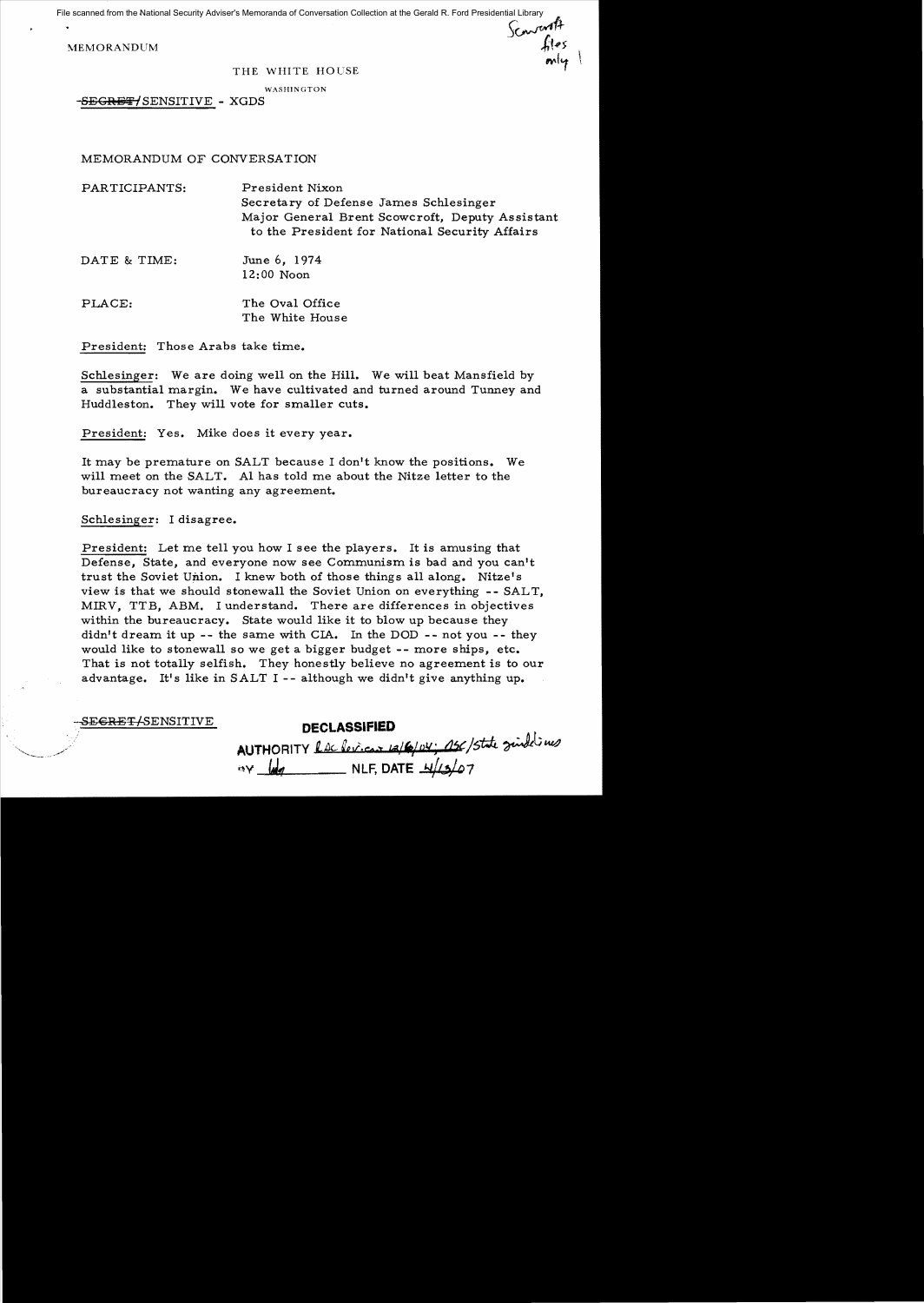Frankly, as Secretary you have to lead the Department. You must express your views. It has been the practice of recent secretaries to send over letters to get on record -- with something that can't be accepted or refused, so it can go either way. I am disappointed to see you go this route. You can see me anytime. I am not going to sell the U. S. down the river. I think it is bad for the Department to piss on what I am doing. Either you run the Department or we will have to do something else. There is still civilian control. They can express their views but they must display restraint. I would expect it from State and CIA, but not from Defense.

You remember the yeoman. I have supported Moorer through thick and thin.

Now DOD comes up with propositions which are unacceptable. I would hope you would come up with something which is not completely unacceptable. I know it would be nice to get out and demagogue; go out and push for a big DOD budget. But that is not the course to go. This offsets our ability to affect Soviet behavior in the Middle East and Europe.

I know you and Kissinger had a flap. He is tired and doesn't tell you everything.

You are a member of my close team. I would hope you would help us out on this. You are as smart as Kissinger. Laird and Richardson don't know this business. I want your help, but not a letter which is written for the record. If it works, the history books will give credit to everybody. If not, you can blame me. I have talked the same way to Kissinger. I don't want a problem now. You are key in Defense. I don't care what CIA says - - I do care about you. The political decisions are mine.

Schlesinger: I agree. I think those are areas to work on and I want an agreement. I have worked on the JCS and brought them around slowly. They have bought some of the MIRV deal. I agree with the ABM. The Defense Report held out hope for restraint on ABM. In MIRV I would hope for an agreement. I supported our MIRV proposal and got the JCS to go along. That would have constrained the Soviet Union. A MIR V agreement is desirable, but it must constrain the Soviet Union.

President: Why don't you bite the bullet on throwweight? Can't you put big missiles in the Minuteman holes.

SEGRET/SENSITIVE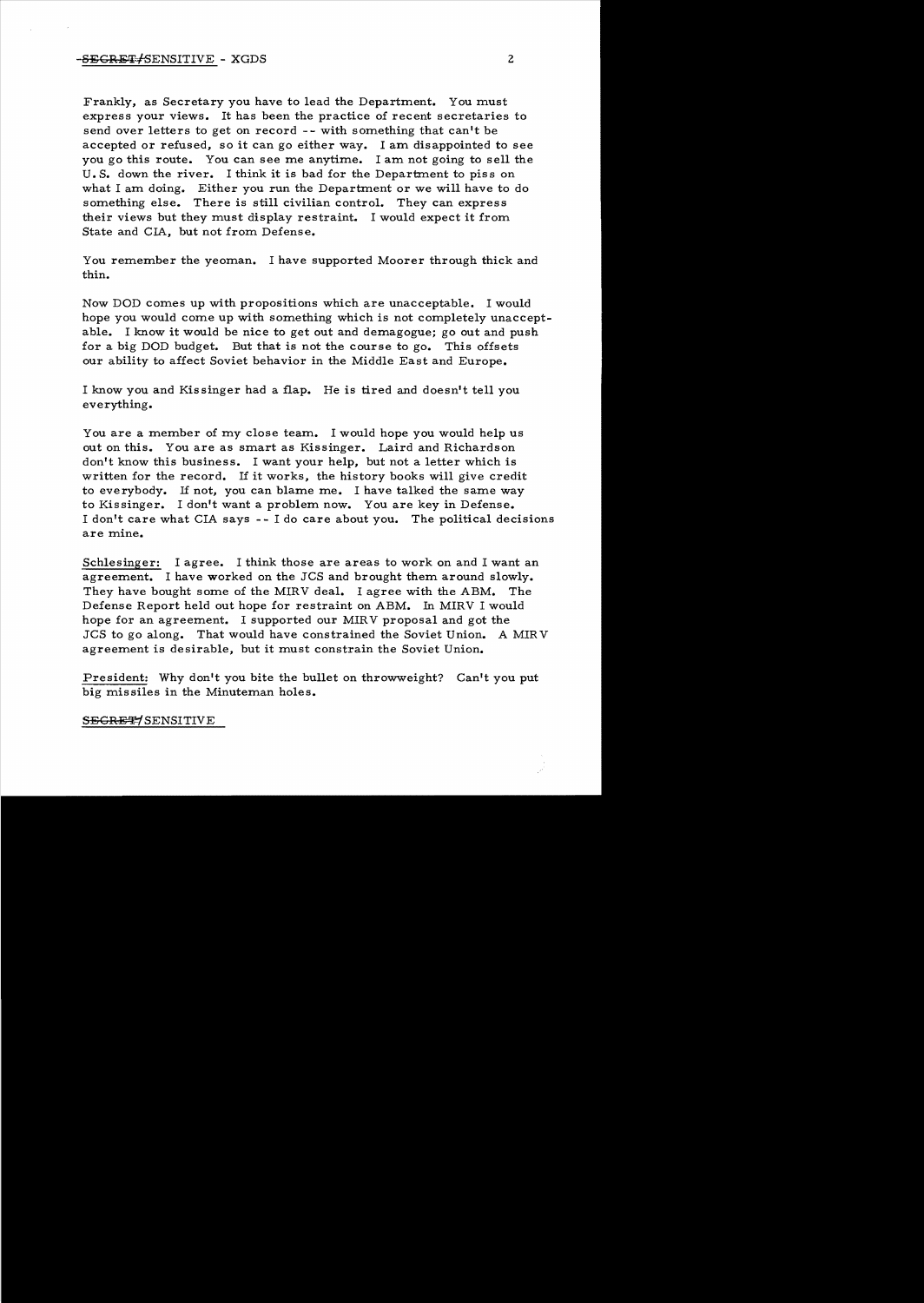# -SECRET/SENSITIVE - XGDS 3

Schlesinger: Yes we can. I have ordered a big Minuteman R&D program. My position is that we must match the Soviet Union. I would prefer to do it at a low level, but at a high level if necessary.

It would be good to restrain MIRV, but 1,000 is no constraint. We couldn't explain that to ourselves. If we can obtain restraint on their part....

The ICBM throw-weight would have held them to 300. I told Kissinger to try 360 - 450. If we can constrain them to that, it is a good deal.

President: The Soviet Union is in a box too. We may have to have an agreement in principle and go back later for an agreement. Their problem is agreeing at a summit to what would appear inferiority. We know it doesn't mean a damn thing; neither side has the first strike. What are we talking about is how this insanity of ever bigger forces can end. Stability is what we need. I know it is hard for us to agree to something which appears to put is in an inferior position.

Brezhnev is a gruesome negotiator -- he's tenacious, tough, direct, with enormous stamina. It will be a brilliant wrestling match. But hinging on it is whether detente goes on. Read my speech carefully. It is a fact of life that neither can use its strength to change the internal system of the other. What can we do? Our interests are different in most areas of the world. So we need trade -- although it's not so important as Simon thinks) -- and so on, so we can keep the momentum going, so when we have something like last October -- a confrontation -- there is enough in the pot that they will not risk it. They must have something. Brezhnev has staked his future in it. Our interests in the Middle East, Europe, China, require keeping the Soviet Union going. But not at the cost of apparent inferiority. Not that it means anything. Zumwalt's comments are bullshit. We are first in the Navy, and tactical aircraft.

Tell the JCS I want to build a constructive peace. Building missiles won't do it. Tell the JCS the President believes in a strong Air Force, Army, Navy. But if we get into a strategic arms race, the money will go into that.

Schlesinger: The purpose of such a statement is to get the Soviet Union to a deal. I shall pass your instructions.

-SECRET/SENSITIVE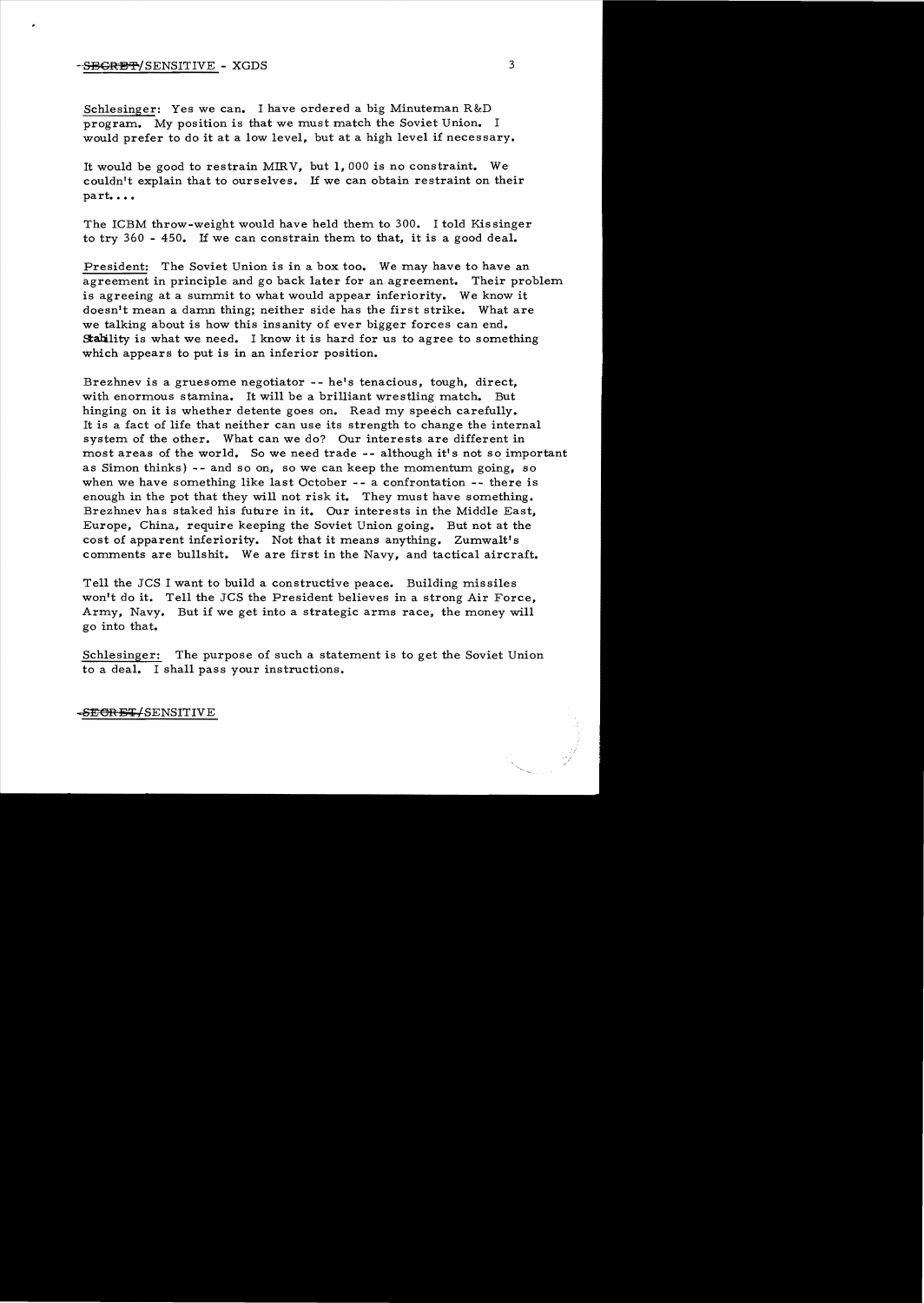# $-$ S<del>E@RET/</del>SENSITIVE - XGDS 4

President: I will take the responsibility if it fails and give everyone el se credit if it succeeds. But we are at a critical juncture. We have to be bold, not foot-dragging. The bureaucracy opposed the China initiative. The Middle East was the same way. People are irritated by Southeast Asia, Phnom Penh still hasn't fallen. That irritates people. Why did we do it? To make our credibility work. Southeast Asia was about Europe, the Middle East, and everywhere.

I'm under no illusions. I am not seeking a deal for a deal's sake. To the extent Kissinger needs restraint, I will use it -- though I don't think he needs it. He's done a fantastic job in the Middle East -- only perhaps exceeded by Vietnam.

We need your help. Help Kissinger to devise a way around this. I will take on Brezhnev. I made the speech about the U. S. being second to none. The American people in their simplistic way are not on a peaceat-any-price kick, but they want peace. Many of my friends are horrified at our even talking to the Soviet Union. But are we going to leave the world running away with an arms race, or will we get a handle on it?

Schlesinger: I share that view. I supported the MIRV proposal and modifications.

The Soviet Union is building 2500 missiles. We could sign an agreement to limit them to that. Leave them the SCUD's, etc., for the PRC. I believe there are propositions which would not be embarrassing to them and would let you come back with a splendid agreement.

The President: You should talk with Kissinger. We don't know right now what is negotiable. When we know, you and Kissinger sit down and work it out.

If they hard-line us, we tell them to go to hell. I won't make an agreement at any point. Nitze sucks up martinis with his Georgetown friends and badmouths me and I don't like it.

Schlesinger: I will tell him that was no way to behave.

President: He participated with McNamara in dismantling the whole Defense structure.

Schlesinger: He fought McNamara and Clifford on Vietnam. He sent that letter to me. I don't necessarily agree.

-SEGRET/SENSITIVE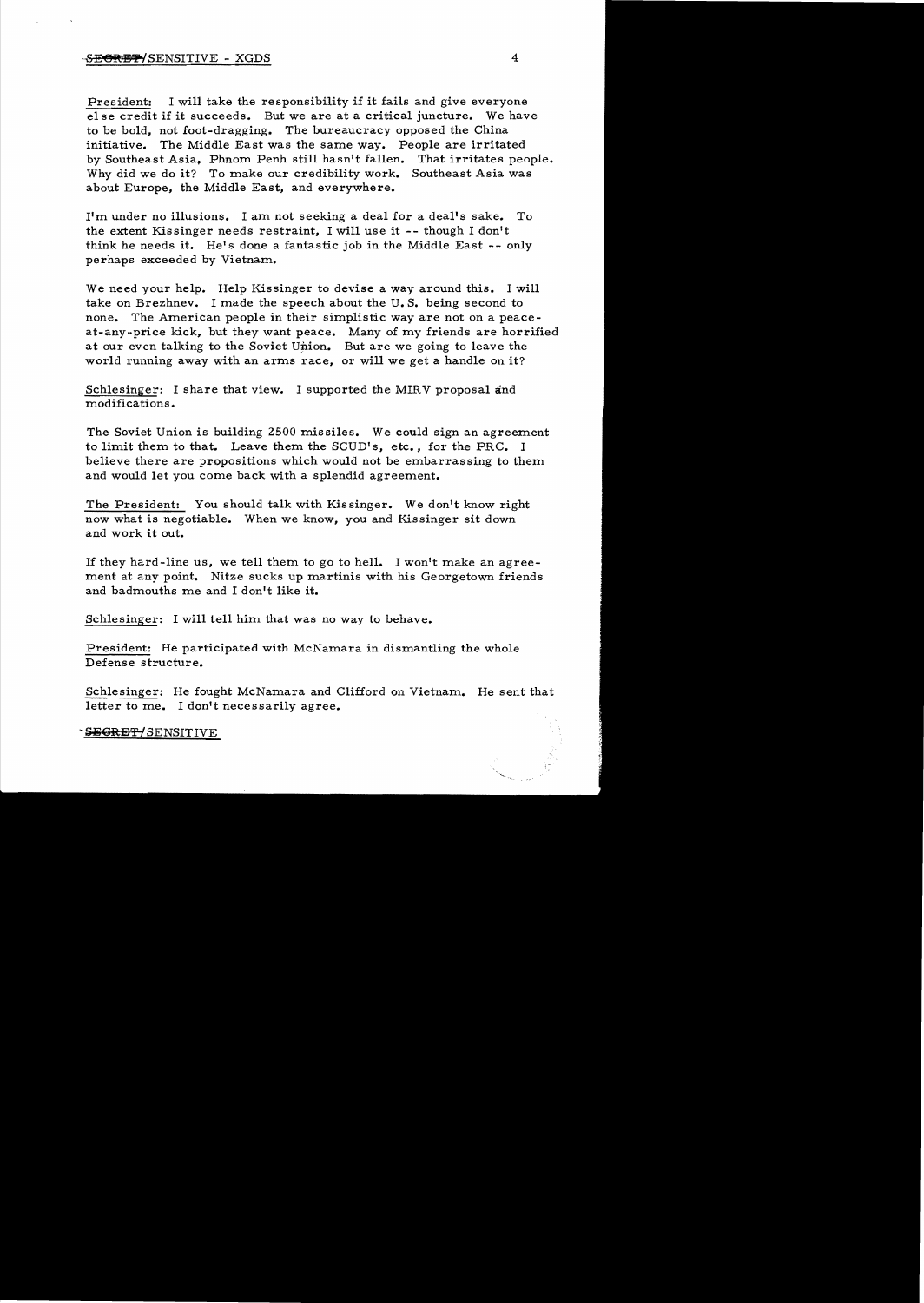## $-$  <del>SECRET</del>/SENSITIVE - XGDS 5

President: He is bright and I don't care who he drinks with. But I won't tolerate insubordination. When I make a decision I expect support or they get out. That is the way it has to be.

Schlesinger: One technical point: A MIRV'd ICBM is different from an SLBM and can't be treated the same. SLBM's are smaller; there is less command and control, etc. They are not equivalent. We can go on with production of Minuteman III. You could offer to close the line and limit Poseidon -- but we must get something.

President: We can't cut back our allies. They have a few forces and will be with us. So will the Chinese. Chou is ill, but while the men may change, their interests won't. With the Soviet Union on their border they need the U. S.

Schlesinger: Your revolution in the Mideast and China are the outstanding hallmarks of your achievement. You and Kissinger deserve the credit.

President: Don't overlook the Soviets. Detente served a useful purpose in the Mideast.

### SEGRET/SENSITIVE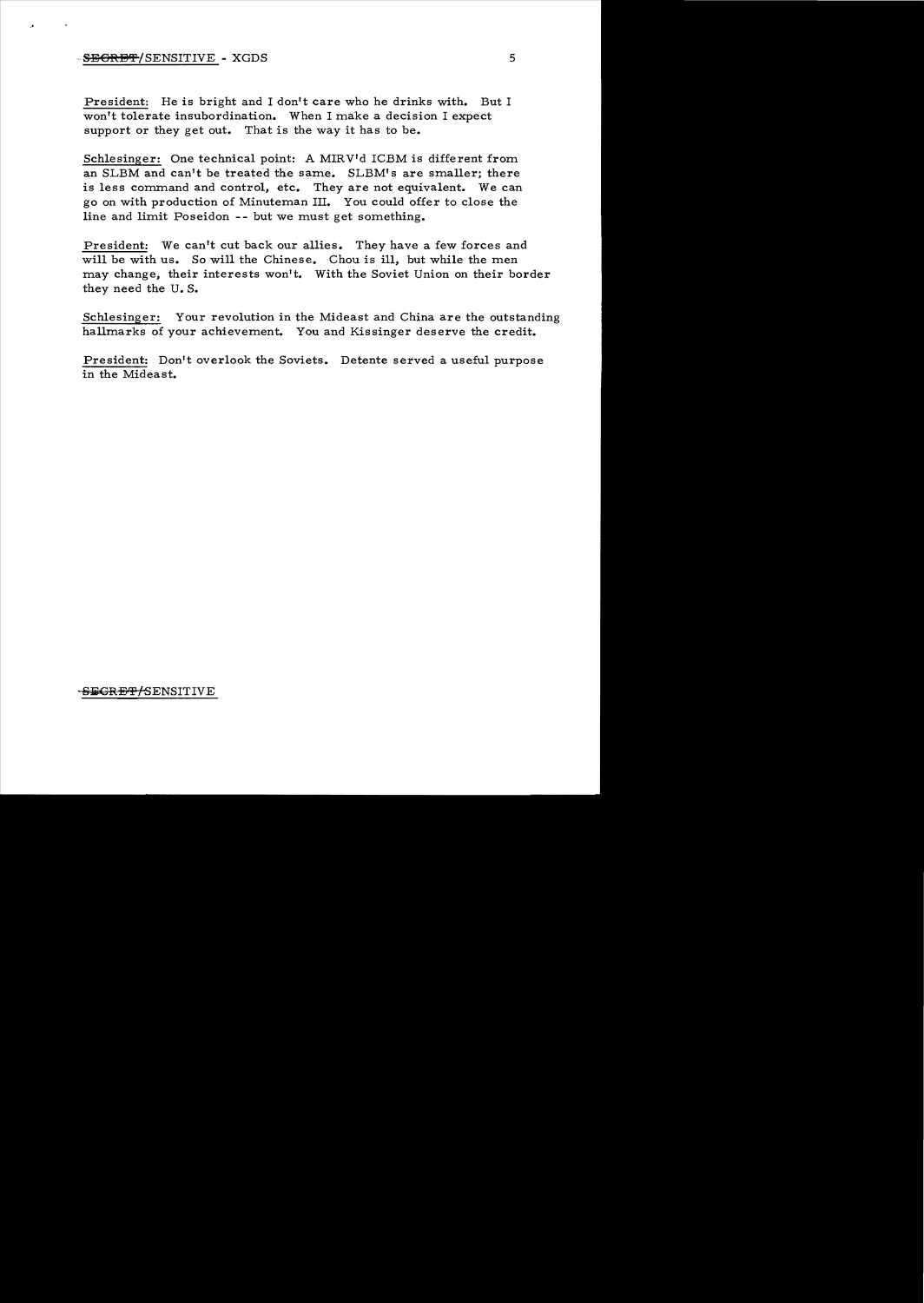Pres Schleinger 14 P . Those Combe Toda Tomes S Wes ching on faul et al. ver mil but Margiel & solet, mongen Mr Hardelholm. They will note for smaller P Yer, Unhe 2no it ever pai ; une dont bour SALT, at has told me at the later o charlesaing with working agreement  $9 - 2$  dirayen P Let me telle jou lui deux pluses. It Les Samedies balc you catters hotzps min à cur should storewall SU <u>lembotand 7 hours differentiert</u> Costin hussen clats melle hist thy would tree I starvell so we get boyque thought hadget - mure ships, etc. hit totally see pick - they handly which we agreement to care abrentingle - the SOLT I-arrive Commander pois anything bon patie fleut Sy to sund out aux lettres 6 get an record-cut hocelegted on informal - to can go anthu "ur

AUTHORITY <u>les lacieurs 12/6/04</u>; 14/5tule gris delives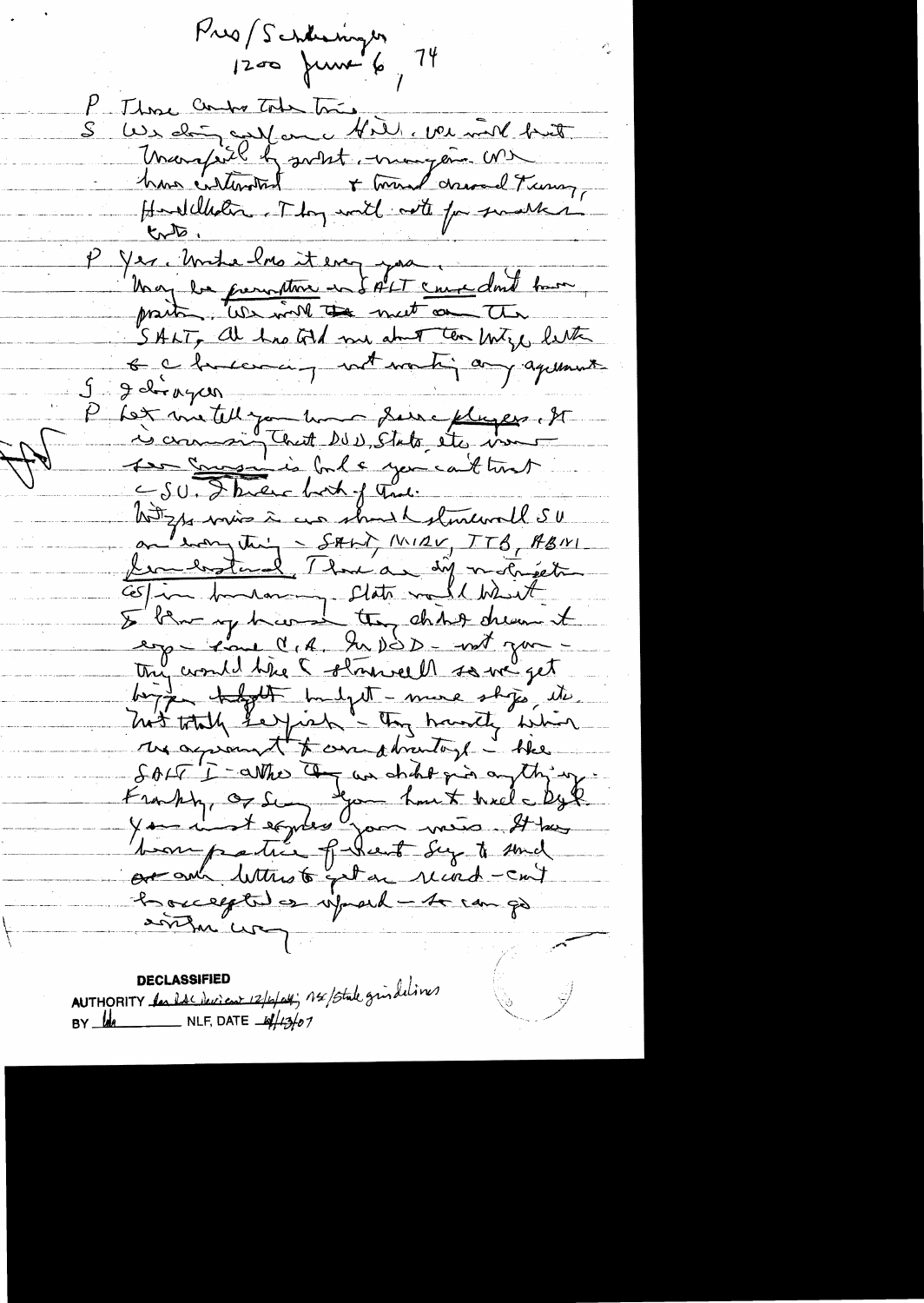I danger belt surgeonge this water You can swam on this.<br>I with the swall be drive a with -<br>I thin it is ball for Dog - and -<br>on what I are long - Either you was<br>- Dog & a we will be a to the of franothing else. Then I till combine control. They Campbers more but must texte Stative, A ha not bef" Non vousuble c you Roppolit Morre than Thick blanc des coussant populations etain I would hope you would come up mongoletin It would be court a get and a dimigrant I know you + R had a fly. H Tingh & doesn't tell you be Your a montre for "to be wocental" Ons. Your simet of K- Laviel, Republic don't know this knowing . I won't go holp, but work a litten which is mitte fili viert la Fincarles, chating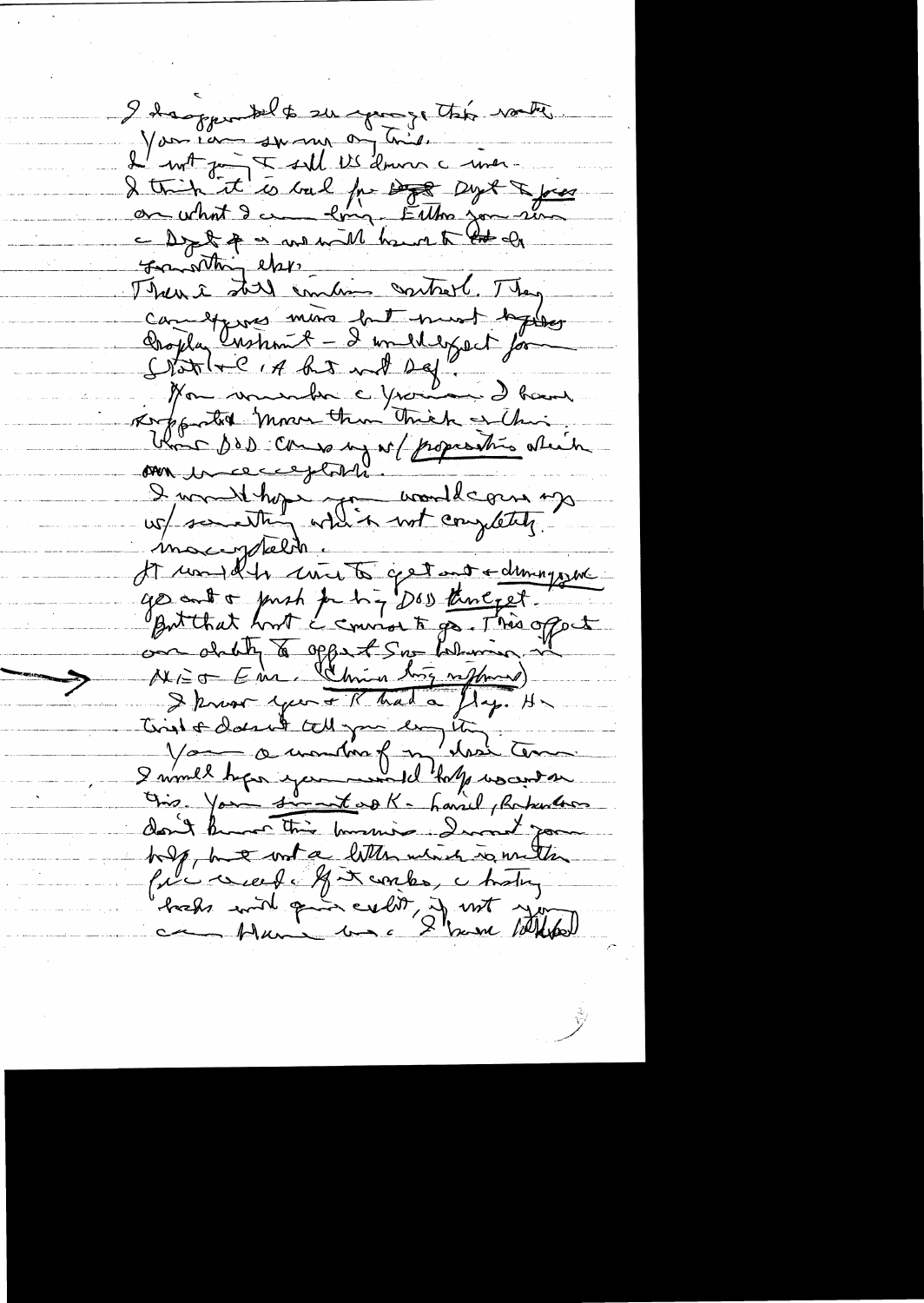I mos way to K. School wont a forther 1erre Vac av hen in 29. Ilant Signe, I think thank out awas to write on and I want an equiner I have worked in a UCS & brought than anemal sendy-They have be glorided frece dal d'ague n/ ABON. D'y report held not tope to for ustrait on ABM. In MRV Durald toge for againment I supported and was than emphaned SU. a NIAG agreement in absolution, but it must crushier 50. P why drift for the hunt on Two lovet profat at low level, hotal with but y inuson-It would ke good to national MIRY, but 1000 is no impticaint. We content effect Trat Farmoulles - If we can observationnel. on their part. That Ice 30 Two world has held the To zon & but K Ting ?61.450. if un P SO in a long took toney how to have aground in principal + go touch later for agreement. Then put is agitting le c' summe, to what would y pare brannet, as know dreput new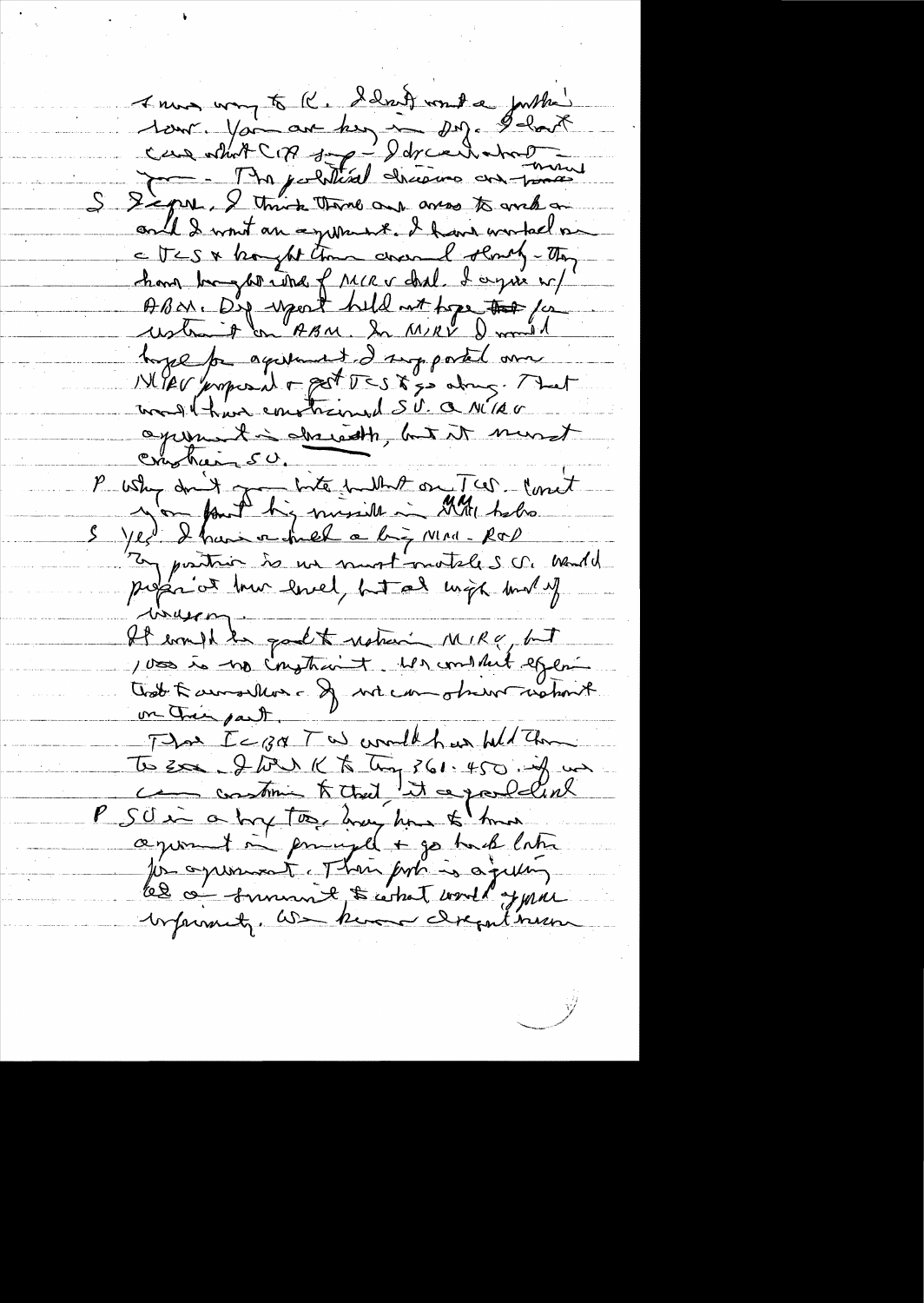a change thing, hurthan has I that what and we tothis what the momenty of which we are the momenty of which we will be defined to the which we will denote Grigo, charit, ennunce straite. It will be faiture wirthin motel. But honing crob et l'urbitaire cliterate pour con- Real the writter confully It is forty life de 2 Om entreres andeligerent in most and so emportant as Smoothing etc. so un can heg ma entre going, a corportation that is mongh in m'est hand - Buz hus staked to fortune Negime bergning s'es quois i dont et cort JES & want to kindel community. price, Building minister want don't The Tes Pue between they AL, Any, huiz But d'un pet in street Closte S Progress of me to petermant is to get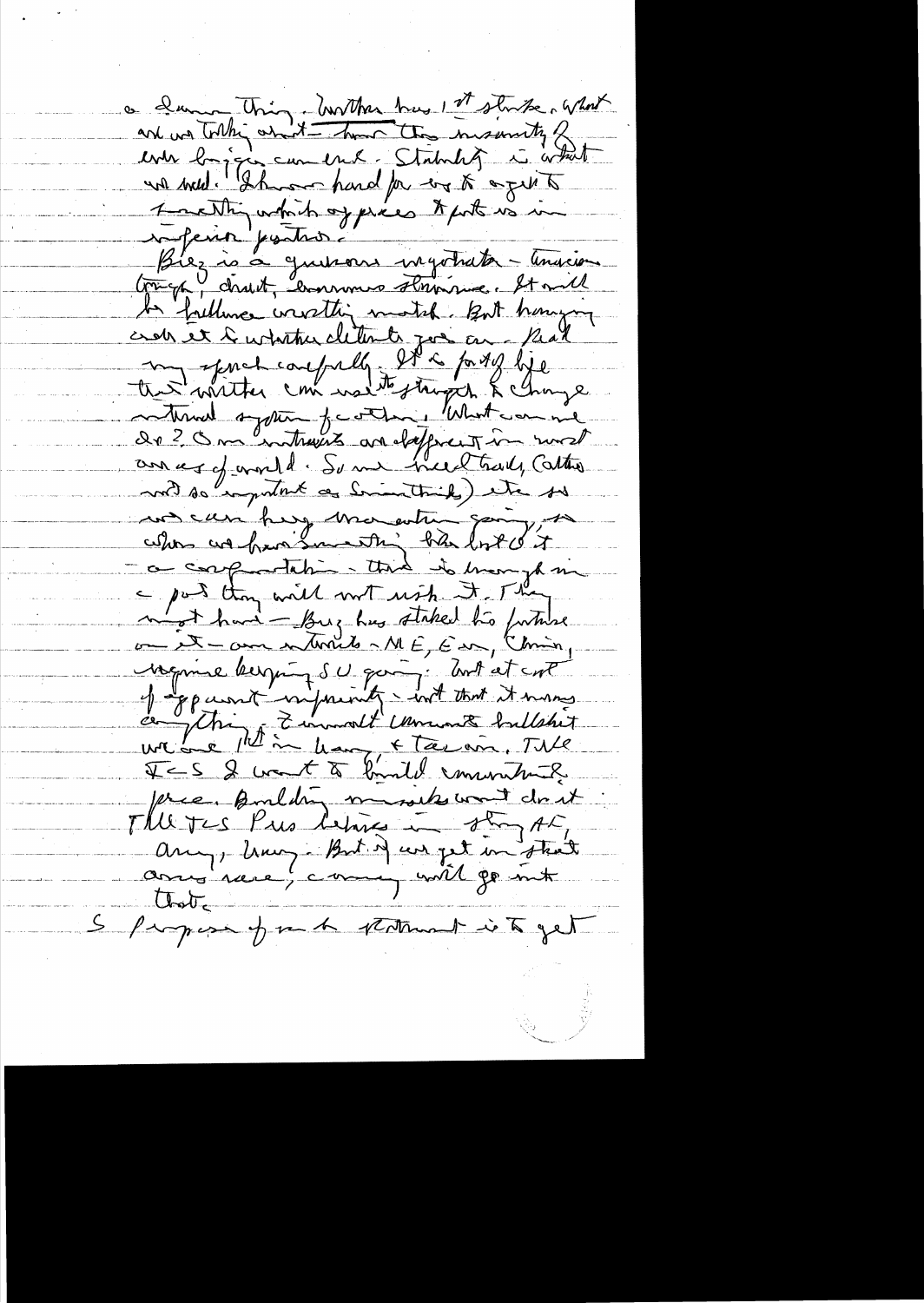5 Sta Del, Sohallegon min I will take way if it Junts & quinc bild, not fait dragging tourcomment James way. People and contained by SEA P. P. still haven't fallen today Sintake prophe Why do it? To mitu am ME, every where. I under me thereins - I hat subing a dent est for deal suber To with Kenedo What I will erse M- the don't thank An week it - He dowe fourterative in MEandy perhaps exceedle by VM. We will your hay - Hely Kt demind Is prophe computation du la minister de la minister de la minister de la minister de la minister de la minister<br>Una prince de la minister de la minister de la minister de la minister de la minister de la minister de la min - wold mui anget af amo lase or Déhaus That mont, le supportal et MIRU St to band ty 2500 contribs. We could Ago agreement to limit to that heave Unic SCVI sette for PRC. J Calma (Trans) cen properations which and not be indernoon to home + ht epox une book cet sprendit ce grand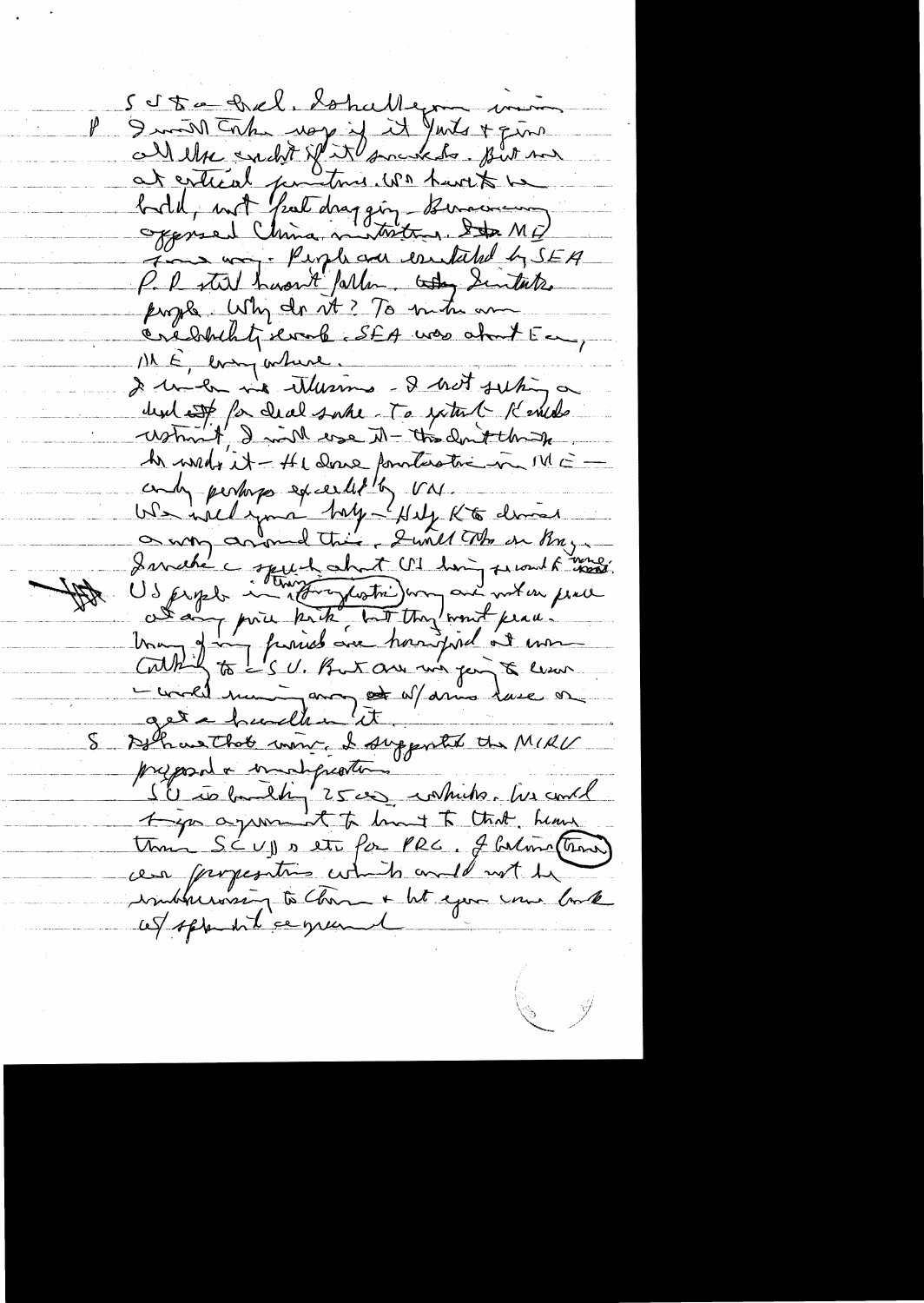P You shall total with whe don't know wer kunn, you + K dit erne 1 mik If they hard his us, we feel then to ge to tail, in agreement at an front the able kink 8' I will talk him that me way to behave P fle participation et me nouveau in committer Dil structure. He for the sunt that with to me of land I messait apon une de la chies w/ Whom I must a decision daysed A pport at they get with way at has S One tech point, a MIRU ICAM cif for SLBM remit to health roma. SCBM's smiller, les crc, etc, Thom and not examinable to we can year US/ prod of MAU III. You could offer to wordt get sommething. P cantendre au attis - They time a una change, nécrets unet W/SU S You until du ME MERCORE